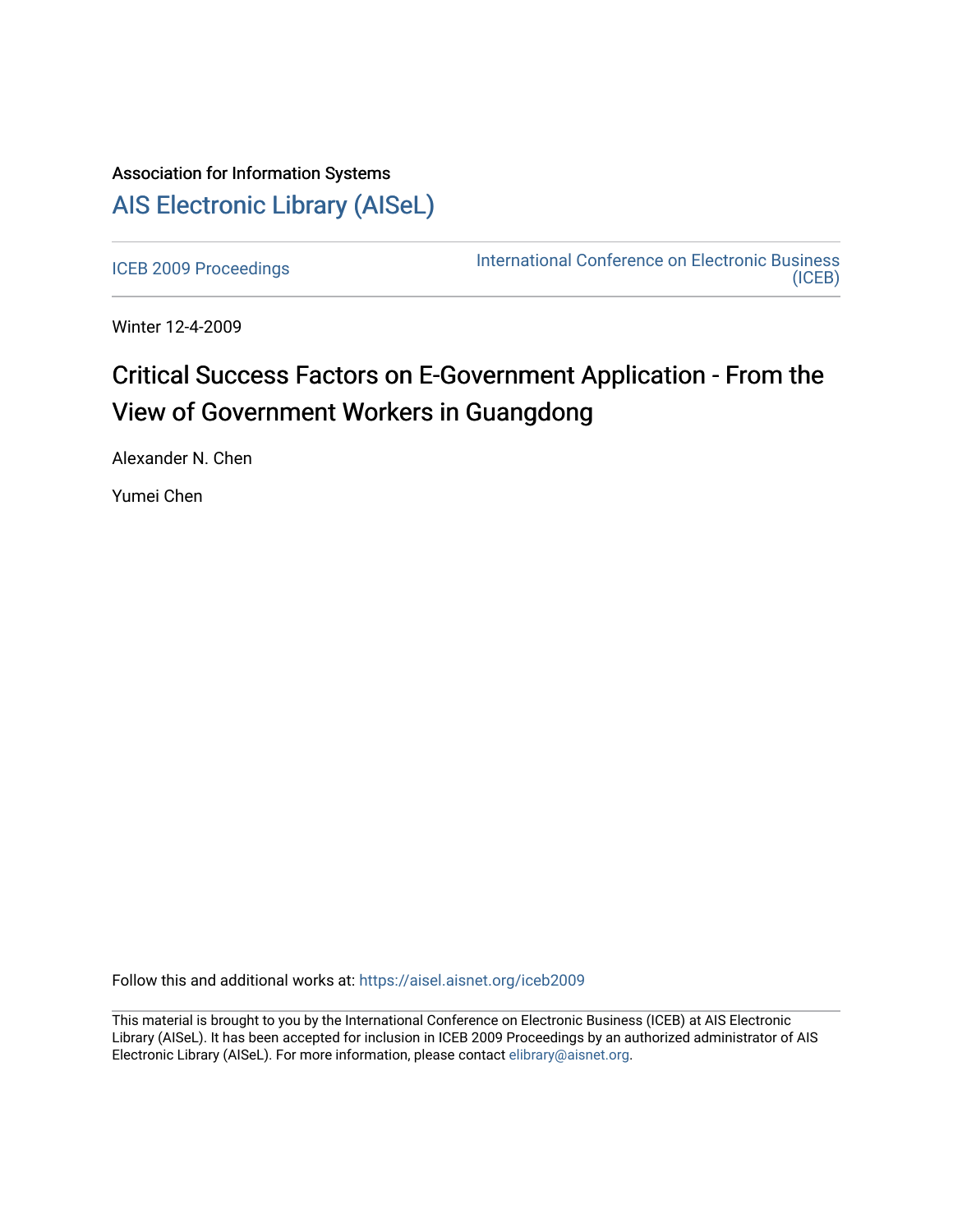## **CRITICAL SUCCESS FACTORS ON E-GOVERNMENT APPLICATION-FROM THE VIEW OF GOVERNMENT WORKERS IN GUANGDONG**

Alexander N. Chen, Yumei Chen Macau University of Science and Technology, ncchen@must.edu.mo, Kate970911@gmail.com

#### Abstract

This study used a sample of 293 government workers from Guangdong Province of Peoples Republic of China. Based on Delone and McLean's IS success model, we constructed the measurement scale for evaluating E-Government Applications success. We also examined impacts of five critical success factors (i.e. internal organization and management, quality of product and technology of suppliers, external technical environment, the external policy environment, and coordination and supportive ability of information center) on E-Government Applications. Some government characteristics and personal backgrounds were also included and explored as control variables.

It was found that these five critical success factors are significantly related among themselves. It was also found from the Pearson correlation coefficients that all but external policy environment were statistically related with E-Government Application. The level of government (the City government level) and personal role as a top leader were also found to be important government and personal factors associating with E-Government Application success.

A multivariate regression analysis was conducted to test five factors and two control variables. It is found that the model was statistically significant. Since the correlation among independent variables, it was found that internal organization management, external policy environment, City level government (a dummy variable) and user as a top leader (a dummy variable) were final significant variables.

This was a paper originated from a doctoral dissertation. Time and resources were limited. Some potential areas for improvements and suggestions for further study were also presented.

**Keywords**: E-government, E-government application success, Critical Success Factors (CSFs) for E-government application, E-government in China

#### Introduction

With the global political and economic integration. government management and service functions become more electronic, automation, and paperless. E-government is rapidly developed in a number of

countries especially in developed countries. Using the internet technology to improve government organization; reorganizing the public process and management; changing management functions of government agencies; improving work quality and efficiency had a profound impact in establishing an efficient, well-coordinated, and standardized administrative system [24]. E-government plays an important role in promoting national government reform, improving government efficiency, enhancing the effectiveness of the role of government work. E-government in many developed countries has entered a relatively mature development period. In

contrast, China is lagging behind in either progress or research. Though Chinese e-government has developed for 20 years with a wealth cumulating of experience, a lot of problems still arise. We can clearly see that the increasing investment in construction of e-government in many parts of China, but these projects did not produce a corresponding efficiency or effectiveness. Furthermore they brought more new problems. Over the years, people spent more time in building e-government projects and less attention to the research in application process. In fact, only the successful application of e-government can truly demonstrate the practical significance of e-government and its goals. Application is the last stage and, thus, will determine the success of e-governance and its progress.

This study was conducted on different government departments to assess success on e-government application process. Various influencing critical success factors were examined. Case studies, detailed field interviews, and questionnaire survey were applied to this research. We tried to explore the critical success factors model for e-government application. We hope our results can guide all levels of government departments to promote e-government and to provide practical guidance and recommendations to e-government practice. The study also hopes to provide to the government with e-government measures and policies that will serve as a basis to further develop and promote e-government application and practice.

### **Review of Literature**

E-government can be defined as government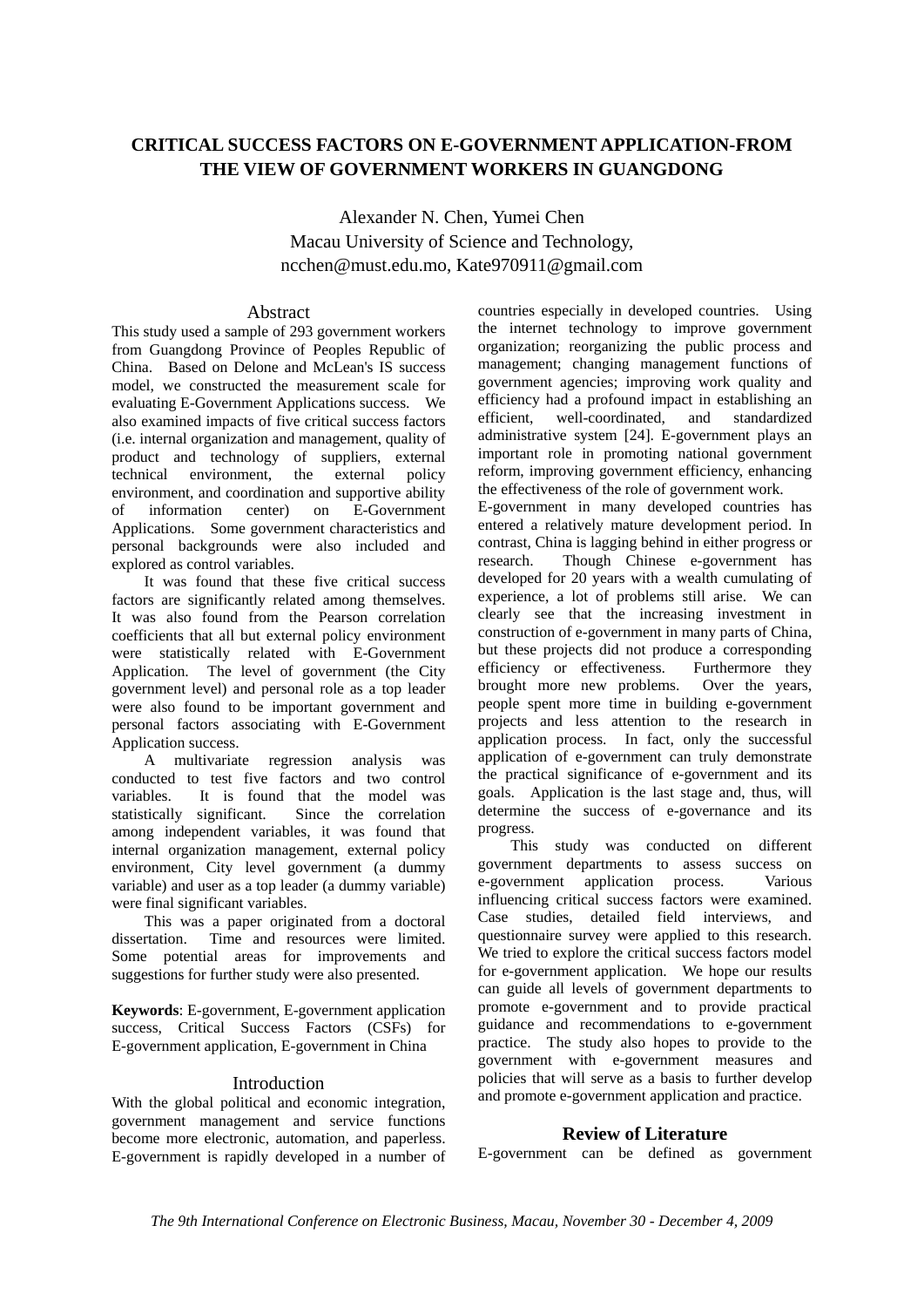agencies using modern information and communication technology to integrate management and services through web technology to achieve optimization of the re-structure and re-organization of government work processes [14]. It is through the internet information technology, use of modern science and technology, to achieve the goals of government performance improvement: First, we must facilitate public participation and the government management, and keep government information open to the public; Secondly, to provide various types of high-quality government services and ensure citizens, social organizations and other institutions to get access to public information and services conveniently; Thirdly, to improve administrative efficiency and enhance the competitiveness of the government [25]. From the review, we can see that the most important focus of e-government application is to enhance government performance. This study was focusing on establishing an evaluation system for e-government.

 Research on e-government applications, especially within different Chinese governments, has not yet been studied in a systematic way. It is rather difficult to find studies in this area. In comparison, it widely found the implementation and evaluation of the ERP projects for business world. They could be from the view of information technology applying to the resources, on processes and/or activities, or on cross-sectional integration. The entire application and process for business is actually consistent with the e-government applications. The difference between the government and enterprises is the ownership and institutional differences. The mechanism itself is similar and is information system applications. Thus this study is based on the critical success factors of ERP applications. With proper adjustments for governmental characteristics and situational factors, this study will examine its hypotheses and assessment.

In the field of evaluate application of information system the landmark work was done by American scholars DeLone and McLean. In 1992 they proposed a six-dimension information system success model: i.e. system quality, information quality, system use, user satisfaction, personal influence and organizational impact. Eleven years later, they further improved the model by adding a new dimension: i.e. service quality. They also combined personal influence and organizational influence and merged them into a single new dimension, net benefits. However, because China has a different political system, the concern of e-government applications was placed on

effectiveness instead of benefits.

The dependent variable of this study, the success of e-government system application, is based on the successful model developed by DeLone and McLean. The assessment system used six dimensions: system quality, information quality, individual impact, organizational impact, user satisfaction and system usage. Through the interview of 16 experts, we assign certain weights to every measurement.

For explaining factors, this study based on the implementation of critical success factors for ERP, with special consideration of specific patterns and factors applicable to the government sector. The use of critical success factors for e-government, from a global view, can be summarized as external factors and internal factors. The external environment includes four factors, the change of government, social development, laws and regulations, and economic progress. For internal environment, there are six major factors; the internal influence, the internal demand, technical capacity, standards, management methods, and information security. If these elements have commonality, it is the Chinese government management style. Chinese bureaucracy will be an additional special factor [16]. Among studies for the ERP application, Holland believed that the successful implementation of the ERP requires enterprises to process-oriented and that all departments must follow the same, unified process [5]. The real benefits of ERP can only be obtained from the organizational change. Therefore, the implementation of the ERP should be a business project rather than technology projects. Holland's<br>ERP critical success factors for system critical success factors for system implementation included tactical and strategic dimensions. The former one included senior management support, business vision, project schedule, legacy system, and ERP strategy. The later one included client consultation, personnel, client acceptance, trouble shooting, and configuration. Estsve argued that the high failure rate of ERP was due to the fact that project managers usually concerned about the technical and financial issues ignored non-technical issues. Therefore, Estsve used four dimensions to assess ERP system application: strategic, tactical, organizational and technical [4].

By reviewing researches of successful model in ERP implementation, e-commerce and e-government, this paper proposes a critical success factors model for e-government application. Please see Figure 1 for critical success factors for e-government applications.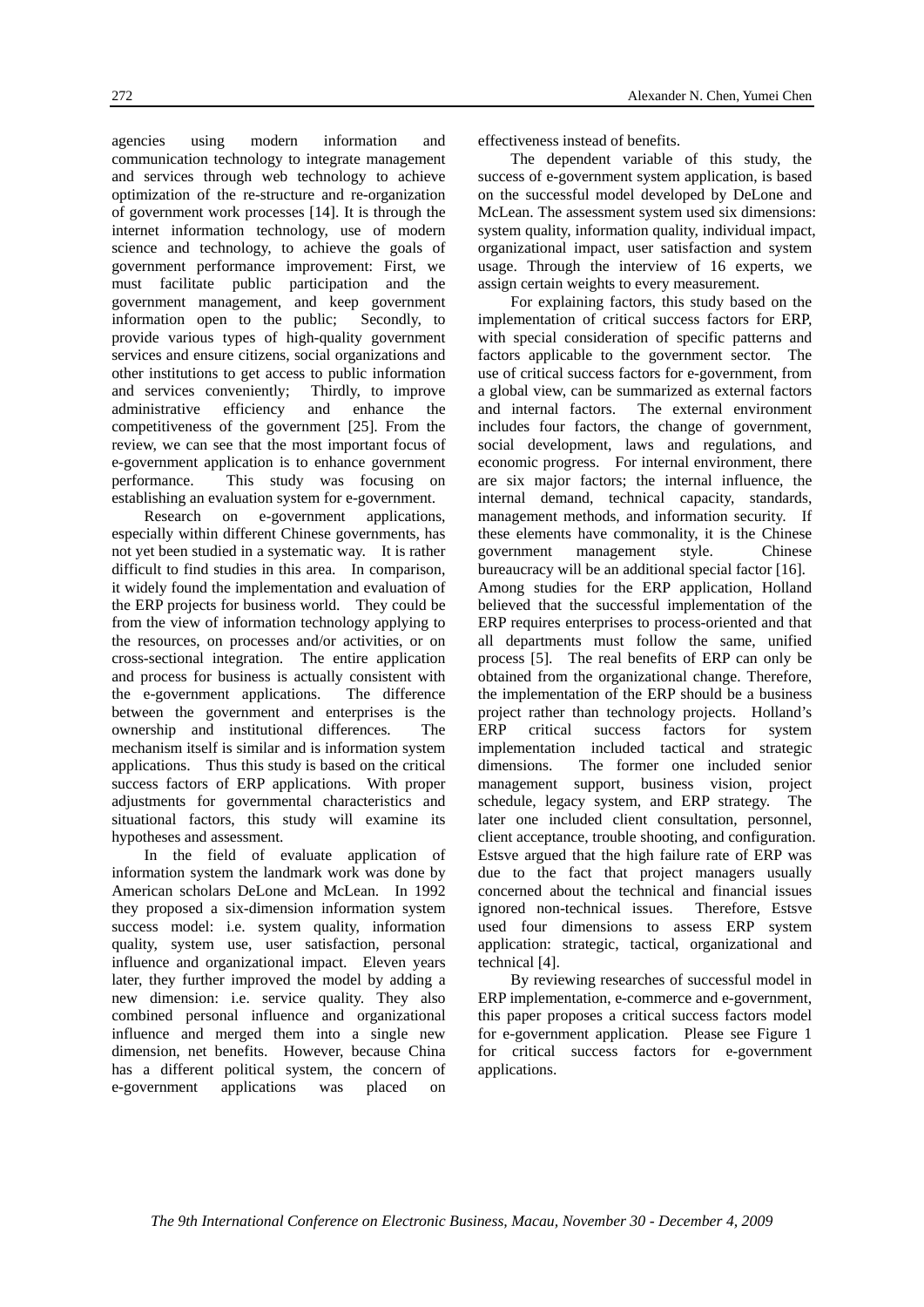

Figure 1 Critical Success Factors for e-Government Applications

The characteristics of companies could be another important factor [11] [1] [7]. So characteristics of different government units are not the same and will affect success of their applications of e-government projects. A description of the basic characteristics of government departments can be categorized into

(1) Situational factors include: the unit level, management style, the nature of the units, the location of the units, positions, and application roles; (2) Personal factors include: time using application, gender, age, professional background, and academic qualifications.

These two areas have directly affected the degree of awareness of key success factors, so the actual impact of the various critical success factors will change accordingly. It is important to assess these variables and control for them.

#### **Methodology**

Pilot study was conducted in February and March of 2009. We interviewed some experts to assure validity of questions. After modifications of questions, we conducted the questionnaire survey from April to May of 2009.

Judgment sampling procedure was used to select appropriate units [15]. Random selection of staff was done in each unit. That is, the researchers according to their knowledge structure and research purposes subjectively determining sampled units. The provincial, city, district and other levels of government were all included to select a typical application of a certain unit. In Guangzhou city,5 provincial units, 15 city level units, and 15 district level units were selected. Furthermore, the samples covered approximately 25 municipal level units from Zhuhai City, Yunfu City, Dongguan City, Jiangmen City, and with a total of about 40 government departments. Questionnaires were sent in two ways, electronically via QQ or MSN and in paper by mail. About 800 questionnaires were sent to different level

government offices. We received 403 cases (about 50 percent respond rate.) Among them, 319 were from emails and 84 were from paper copies with response rate of 64% and 17% respectively. After carefully reviewing and examine them, we eliminate those incomplete, non-government end users, some duplicated copies, we were able to use 293 valid cases or about 70% of responded cases.

Questionnaire included a total of 6 parts with a total of 60 Questions. The survey took about 15-20 Minutes to complete. The first part of the questions is the basic characteristics of the respondents, including respondents situational factors such as unit level, management style, where the office is, positions and application roles. Personal factors including gender, age, educational level, professional and relevant work experience were also included in this part.

Second and third part is the main body of questionnaire, including "the success of e-government applications", measurements of total 6 questions [9], and the measurement of key success factors. Measurement of critical success factors which are divided into part four with 43 questions. They were the measurement of external environmental factors [22]; the measurement of internal organization and management [6] [10]; measurements of business understanding, organization and coordination, and supporting capacity of IS department [12] [10], and the measurement of level of vendor and its technological level [20]. Most of questions were designed by using Likert scale with five choices.

Reliability tests were conducted. Measurement items of all reliability testing Cronbacha á Coefficient 0.950; Each side of a research structure Cronbach's á Coefficients was larger than 0.8. This signified a very good internal consistency reliability. The success of e-government applications has a Cronbach's á Coefficient of 0.780 that is within the acceptable range [8]. This study had a total of 43 items, all samples KMO Value is 0.910, Bartlett'S Test of sphericity chi-square value of 8223.147, It reached a very significant level, indicating that the sample data suitable for factor analysis.

For construct building, we used principal component analysis on 43 items, we were able to extraction six main factors. Orthogonal rotation was conducted to 43 items and identified five factors. Table 1 shows the final results of critical success factors. Five factors were extracted with the cumulative explained variance 66%. Among them, five Alpha Coefficients were examined. Specifically, 0.890 for internal organization and management; 0.915 for the supplier's level, the impact of external technology environment; 0.792 for external information technology; 0.849 for supporting ability of IT department; and 0.777 for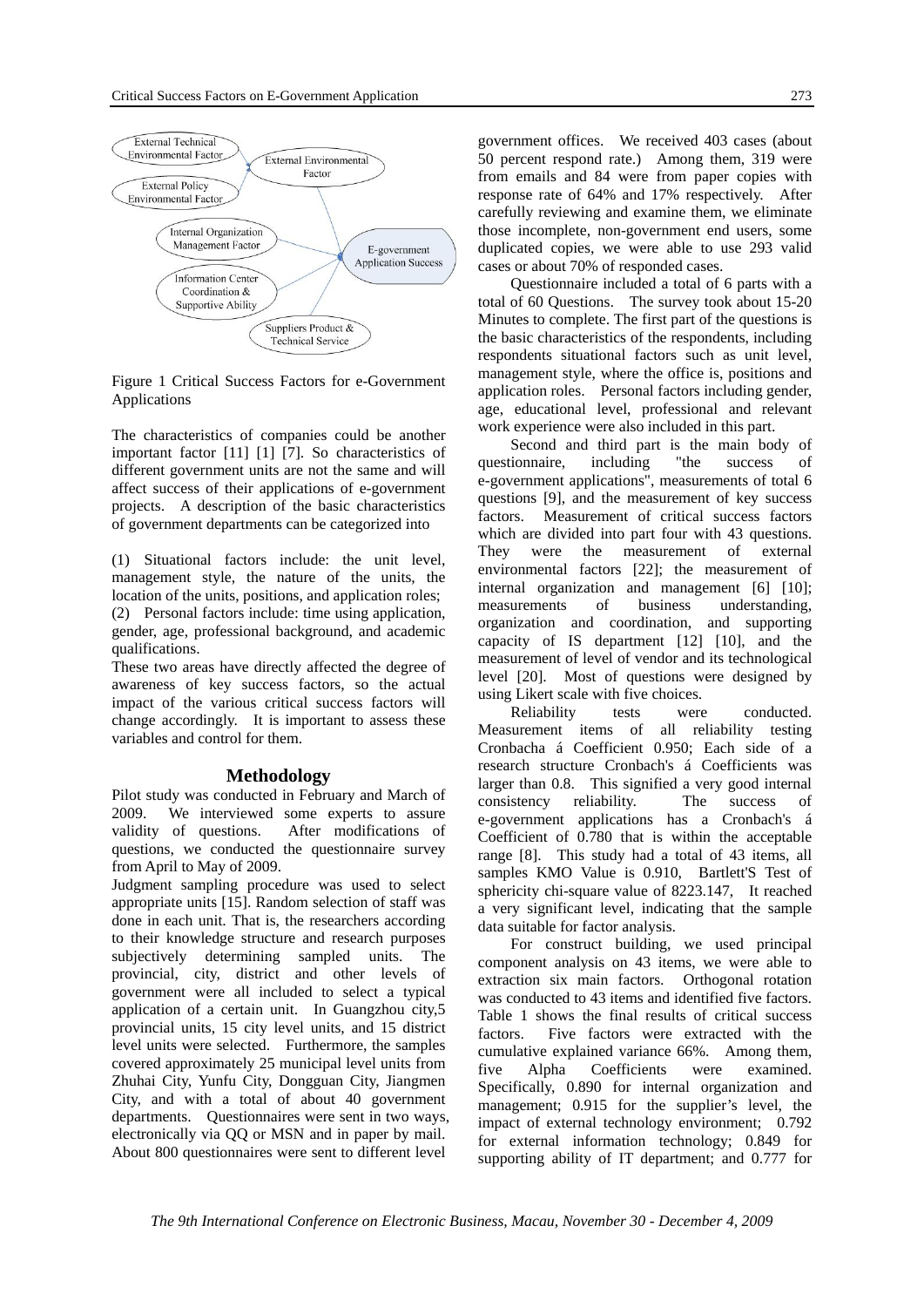external policy and regulations were found.

#### **Results**

From Table 2, we can find that relationships between the dependent variable and four success factors are statistically important. Only the relationship with external policy environment was not statistically important to the dependent variable. However, it was found that external policy environment variable is highly correlated with internal organization and management variable and IT support ability. The relationships among five independent variables are all statistically significant. It implies that independent variables cannot be co-existed in the multiple regression analysis even most of them are statistically correlated with the dependent variables.

Internal organization and management dimension has a statistically significant relationship with the success of e-government application. To assure the success of e-government, it is required that government officers must first have "consciousness", especially, the leaders, including department heads and various business leaders should put this in priority [16]. Top government level should mandate a dedicated department to promote e-government applications and provide adequate funding and resources. End users at all levels of government should truly utilize the application programs. CIO's and IT offices have good administrative and resource coordination capabilities. Internally, a sound management and consistent policy on e-government should be one crucial success factors.

External provider (product, technical level and application) is also found to be significant with the correlation coefficient of 0.21. From the point of view of external technology, it is clear that software flexibility, easy to adjust for process and new features, and etc. are important. It is also important that the e-government should be easy to achieve subsystems integration, good performance and high security. From the development and application point of view, the supplier must have a high level of technology and the project manager must have extensive experience in project management and communication as well as coordination capabilities.

 External technological environment is also found to be statistically significant with the dependent variable with a correlation coefficient of 0.15. The popularity of e-commerce will push the government to use the e-government system. Willingness and readiness of people and business have a positive impact on the application. People and business may also demand government to improve its efficiency and effectiveness. Thus, it is found that external technological environment, including people and business, will have a positive relationship with e-government success.

IT departments and its effectiveness related

measures have an important impact on the success level of e-government with a correlation coefficient of 0.22. It is also found that characteristics and effectiveness of IT is highly correlated with other independent variables. IT department is the primary factor that connects the internal management that includes the senior managers, end users and different units of the government sectors. It also coordinates and communicates with external providers. The services that IT offices provide and the abilities to solve problems will also significantly contribute to the success of e-government applications.

The direct relationship between external policy environment factors and the success of the system is relatively low with a correlation coefficient of only 0.04. However, its significant relationships with other independent variables are found. This implies that indirect relationship on the dependent variables via other independent variables may exist.

In order to compare five Critical success factors simultaneously and with situational factors (organizational level and individual lever), a stepwise multiple regression was conducted. In addition to five critical success factors, we also included eleven different situational factors, i.e. the level of the units, management style, the nature of the units, the location of the units, positions, application roles, time using application, gender, age, professional background, and academic background.

When all five critical success factors and situational factors are considered together, it is found the model is statistical significant at 0.000 level. Furthermore, it is found that the model explained 11.1% of the variance of the success of e-government applications. Please see the Table 3 for the results.

From the parameter test, shown in the Table 3 we found that four variable are statistically important to the dependent variables. Internal organization and management and external policy environment variables along with City level, and top leader were found statistically important. Internal organization and management including end users, top management, and CIO's and project managers abilities had a relatively higher correlation (see Table 2) with the dependent variables and shows a significant contribution in the multiple regression analysis. The external policy environment was not statistically significant with the dependent variable according to the bivariate analysis. However, when we ran multivariate analysis, it was statistically significant. As discussed previously, this variable is correlated with other independent variables. Thus, it is possible that external policy environment, though did not have a direct, have an indirect affect on the success of e-government via other critical success factors. As a matter of fact, the external policy factor is associated with policies and e-government structure that relate to the legitimacy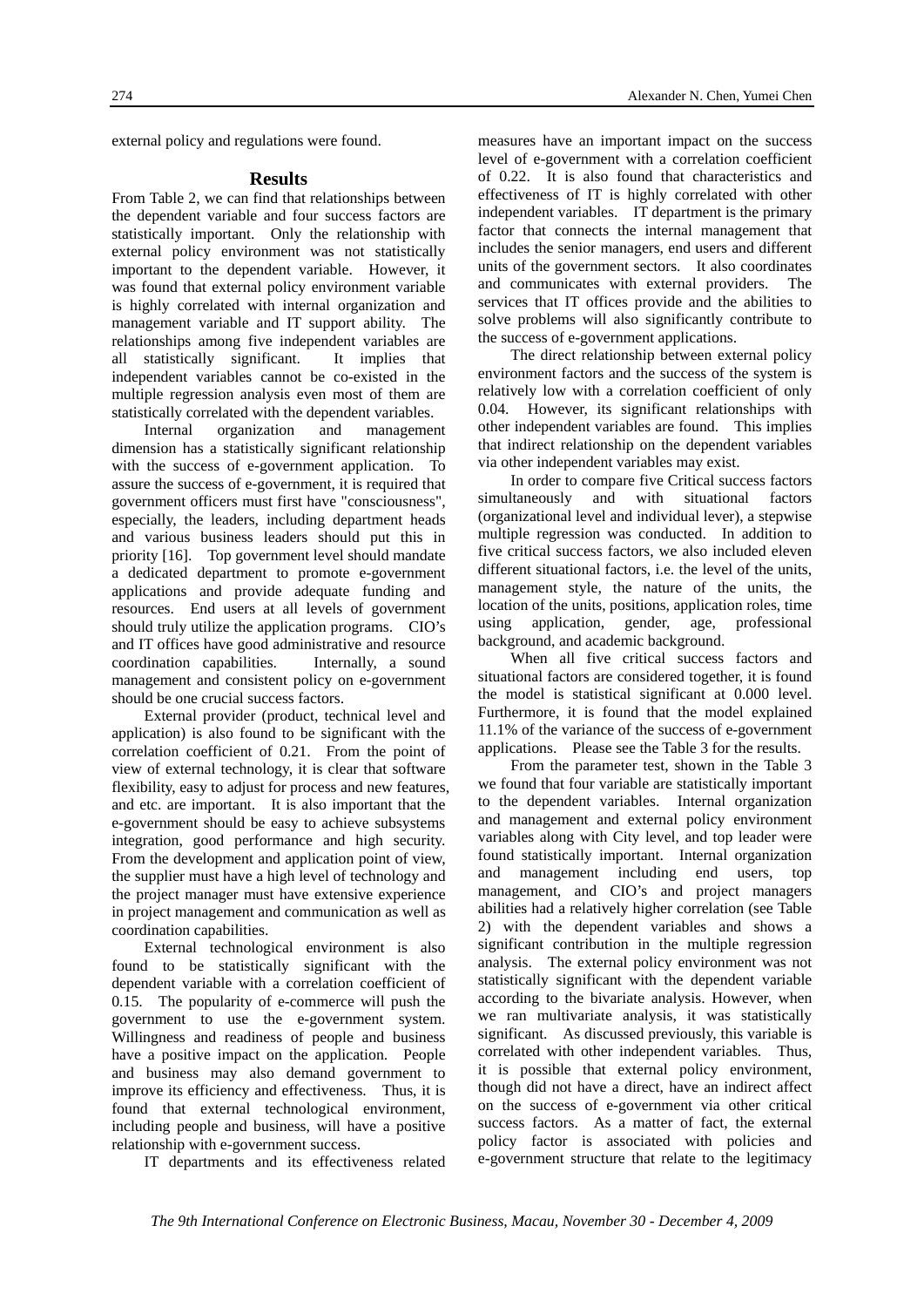and necessity of the e-government system. A sound policy will also provide a guideline for e-government system and assure security, safety and other aspect of the e-government. Thus, it is one of the important factors to the success of e-government application. Further exploration should be done to answer the effect of external policy environment.

Two situational factors were found to be important in the final regression model. One is the .<br>alveis of Fiv

City level with a significant level of 0.024. It means that level of government has different impacts on the success of e-government system. Specially, the City level units are more likely to contribute to the success of the e-government. Because, most of the systems are development at the City level government and may provide better communication and services to the end

|                                                                               |                                                                                                               | Table I Factor Analysis of Five Critical Success Factors | Component |                |       |                |       |
|-------------------------------------------------------------------------------|---------------------------------------------------------------------------------------------------------------|----------------------------------------------------------|-----------|----------------|-------|----------------|-------|
| Constructs                                                                    | Dimensions                                                                                                    | Items                                                    | 1         | $\overline{2}$ | 3     | $\overline{4}$ | 5     |
|                                                                               | Policies<br>and                                                                                               | <b>X11</b>                                               |           |                |       |                | 0.563 |
| External                                                                      | regulations                                                                                                   | X12                                                      |           |                |       |                | 0.573 |
| environmental                                                                 | Applied                                                                                                       | X16                                                      |           |                | 0.684 |                |       |
| factors                                                                       | Technology                                                                                                    | X17                                                      |           |                | 0.840 |                |       |
|                                                                               | Environment                                                                                                   | X18                                                      |           |                | 0.787 |                |       |
|                                                                               | End-users                                                                                                     | X21                                                      | 0.644     |                |       |                |       |
| Internal                                                                      | intention: first                                                                                              | X22                                                      | 0.644     |                |       |                |       |
| organization                                                                  | command<br>in                                                                                                 | X23                                                      | 0.773     |                |       |                |       |
| and                                                                           | attention                                                                                                     | X24                                                      | 0.660     |                |       |                |       |
| management                                                                    |                                                                                                               | X25                                                      | 0.770     |                |       |                |       |
| factors                                                                       | End-user's                                                                                                    | X26                                                      | 0.735     |                |       |                |       |
|                                                                               | intended use                                                                                                  | X27                                                      | 0.738     |                |       |                |       |
|                                                                               |                                                                                                               | X28                                                      | 0.684     |                |       |                |       |
| Information                                                                   | CIOResource<br>coordination                                                                                   | X32                                                      | 0.565     |                |       |                |       |
| technology<br>departments<br>of<br>business<br>understanding,<br>organization | Department of<br>information<br>technology<br>project<br>manager                                              | X34                                                      | 0.510     |                |       |                |       |
| and                                                                           | capacity                                                                                                      |                                                          |           |                |       |                |       |
| coordination                                                                  | Information                                                                                                   | X38                                                      |           |                |       | 0.715          |       |
| and<br>support<br>services<br>capacity                                        | technology<br>sector<br>to<br>support service<br>capabilities                                                 | X39                                                      |           |                |       | 0.696          |       |
|                                                                               | Technological<br>level<br>of<br>suppliers                                                                     | X42                                                      |           | 0.752          |       |                |       |
|                                                                               | Supplier                                                                                                      | X43                                                      |           | 0.714          |       |                |       |
| The level of                                                                  | Project<br>Manager<br>Competency                                                                              | X44                                                      |           | 0.663          |       |                |       |
| product<br>technology<br>vendor                                               | Degree<br>of<br>product<br>operations for<br>compliance<br>with                                               | X46                                                      |           | 0.719          |       |                |       |
|                                                                               | Chief                                                                                                         | X47                                                      |           | 0.819          |       |                |       |
|                                                                               | Information                                                                                                   | X48                                                      |           | 0.788          |       |                |       |
|                                                                               | Resource<br>Integration                                                                                       | X49                                                      |           | 0.823          |       |                |       |
| <b>Total Variance</b>                                                         | Rotation Sums                                                                                                 | Total                                                    | 5.902     | 4.980          | 2.143 | 1.519          | 1.365 |
| Explained                                                                     | $% \left( \left( \mathcal{A},\mathcal{A}\right) \right) =\left( \mathcal{A},\mathcal{A}\right)$ of<br>Squared | Of Variance                                              | 24.592    | 20.751         | 8.929 | 6.329          | 5.686 |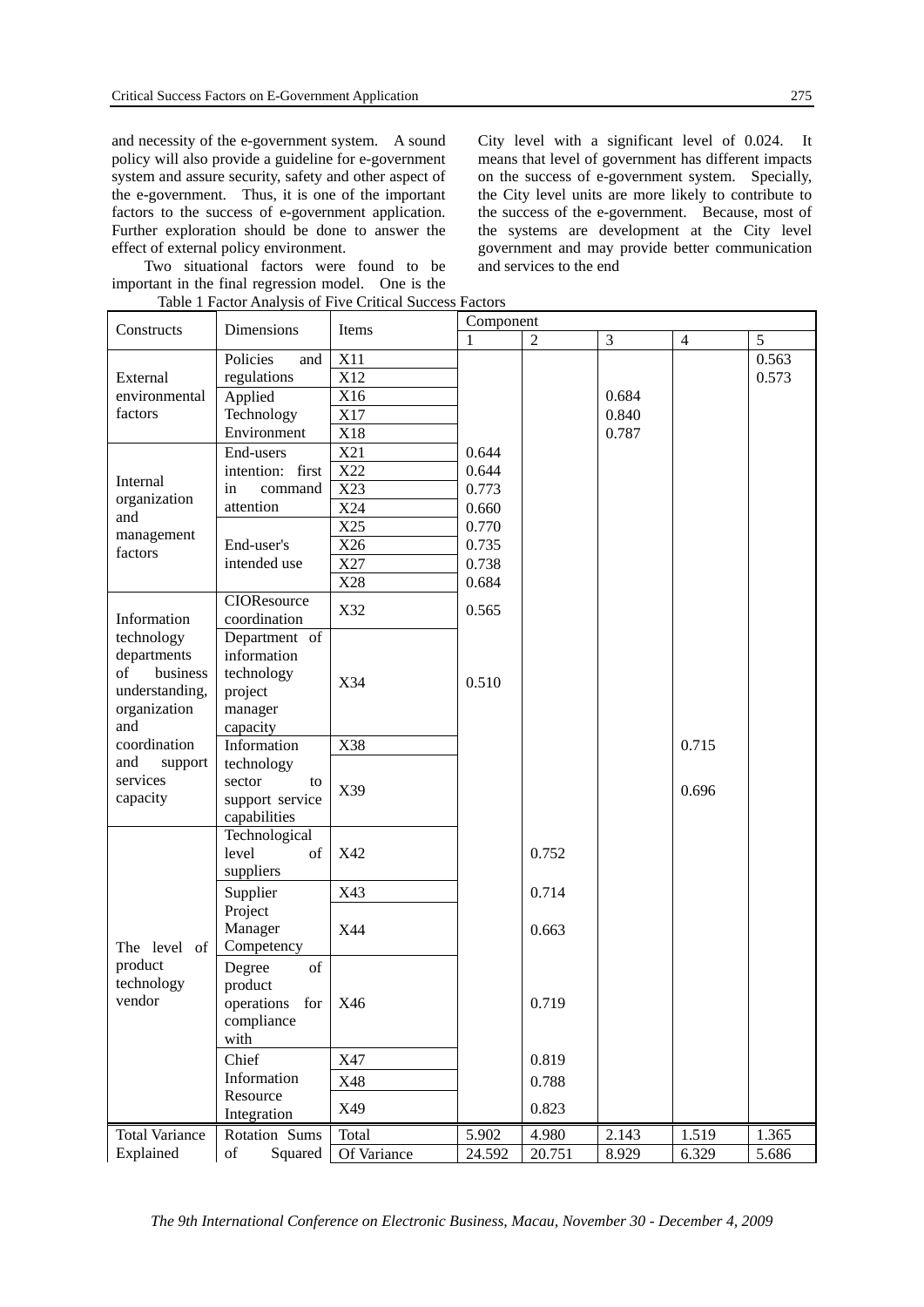|                  | Loadings | Jumulative% | 24.592 | 45.344 | 54.273 | 60.602 | 66.288 |
|------------------|----------|-------------|--------|--------|--------|--------|--------|
| Cronbach's Alpha |          |             | 0.890  | 0.915  | 0.792  | 0.849  | 0.777  |

| Table 2. Means, Standard Deviations, and Pearson Correlation Coefficients of Variables $(n=293)$ |  |  |  |  |
|--------------------------------------------------------------------------------------------------|--|--|--|--|
|--------------------------------------------------------------------------------------------------|--|--|--|--|

|                                                 |                | <b>Succes</b><br>sfully<br>applied | Internal<br>organiz<br>ation<br>and<br>manage<br>ment | Supplier<br>standards | The external<br>technical<br>environment | Inform<br>ation<br>techn<br>ology<br>sector<br>capac<br>ity | Exter<br>nal<br>policy<br>enviro<br>nment | Muni<br>cipal<br>Units | Top<br>leader |
|-------------------------------------------------|----------------|------------------------------------|-------------------------------------------------------|-----------------------|------------------------------------------|-------------------------------------------------------------|-------------------------------------------|------------------------|---------------|
|                                                 | n              | 293                                | 293                                                   | 293                   | 293                                      | 293                                                         | 293                                       | 293                    | 293           |
|                                                 | Mean           | 3.62                               | 3.86                                                  | 3.97                  | 3.45                                     | 3.75                                                        | 3.64                                      | 0.43                   | 0.09          |
|                                                 | Std. Deviation | 0.52                               | 0.63                                                  | 0.69                  | 0.76                                     | 0.60                                                        | 0.80                                      | 0.50                   | 0.28          |
| Internal<br>organi                              | Pearson        | 0.25                               |                                                       |                       |                                          |                                                             |                                           |                        |               |
| zation<br>and manage<br>ement                   | Sig.           | 0.00                               |                                                       |                       |                                          |                                                             |                                           |                        |               |
| Supplier                                        | Pearson        | 0.21                               | 0.59                                                  |                       |                                          |                                                             |                                           |                        |               |
| standards                                       | Sig.           | 0.00                               | 0.00                                                  |                       |                                          |                                                             |                                           |                        |               |
| The<br>external<br>technical<br>environ<br>ment | Pearson        | 0.15                               | 0.46                                                  | 0.27                  |                                          |                                                             |                                           |                        |               |
|                                                 | Sig.           | 0.01                               | 0.00                                                  | 0.00                  |                                          |                                                             |                                           |                        |               |
| Information<br>technology                       | Pearson        | 0.22                               | 0.79                                                  | 0.66                  | 0.40                                     |                                                             |                                           |                        |               |
| sector<br>capacity                              | Sig.           | 0.00                               | $0.00\,$                                              | 0.00                  | 0.00                                     |                                                             |                                           |                        |               |
| External<br>policy                              | Pearson        | 0.04                               | 0.58                                                  | 0.34                  | 0.39                                     | 0.45                                                        |                                           |                        |               |
| environment                                     | Sig.           | 0.45                               | 0.00                                                  | 0.00                  | 0.00                                     | 0.00                                                        |                                           |                        |               |
|                                                 | Pearson        | 0.16                               | 0.16                                                  | 0.16                  | $-0.04$                                  | 0.12                                                        | 0.03                                      |                        |               |
| City Level                                      | Sig.           | 0.01                               | 0.01                                                  | 0.01                  | 0.55                                     | 0.03                                                        | 0.61                                      |                        |               |
|                                                 | Pearson        | $-0.07$                            | 0.10                                                  | 0.06                  | 0.05                                     | 0.11                                                        | 0.06                                      | 0.13                   |               |
| Top Leader                                      | Sig.           | 0.21                               | 0.10                                                  | 0.28                  | 0.40                                     | $0.07\,$                                                    | 0.30                                      | 0.03                   |               |

|  | Table 3 Multiple Regression Analysis of Five Critical Success Factors and Situational Factors |
|--|-----------------------------------------------------------------------------------------------|
|--|-----------------------------------------------------------------------------------------------|

|                          | <b>Coefficients</b> |       | Sig.  |
|--------------------------|---------------------|-------|-------|
| Constant)                | 722                 | 3.203 | 0.000 |
| organization<br>Internal | 184                 | 2.191 | 1.029 |

*The 9th International Conference on Electronic Business, Macau, November 30 - December 4, 2009*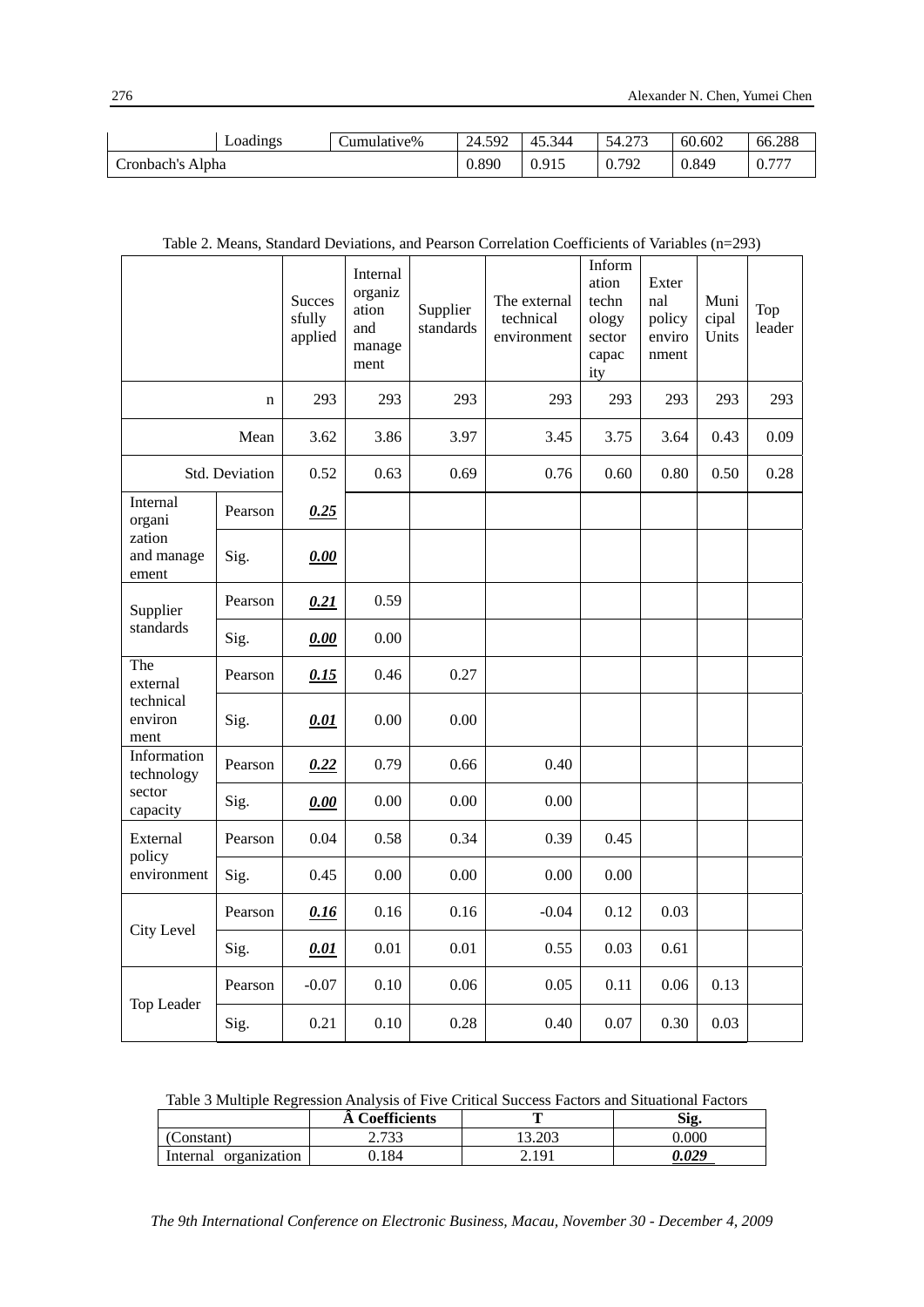| and management       |          |             |       |
|----------------------|----------|-------------|-------|
| Supplier standards   | 0.060    | 1.051       | 0.294 |
| The<br>external      |          |             |       |
| technical            | 0.061    | 1.394       | 0.164 |
| environment          |          |             |       |
| Information          |          |             |       |
| technology<br>sector | 0.012    | 0.138       | 0.891 |
| capacity             |          |             |       |
| policy<br>External   | $-0.098$ | $-2.182$    | 0.030 |
| environment          |          |             |       |
| *Municipal Units     | 0.136    | 2.267       | 0.024 |
| "Top leader          | $-0.208$ | $-1.994$    | 0.047 |
| $R^2$                | 0.111    | $F = 5.074$ | 0.000 |
|                      |          |             |       |

\*Variables when measured using the qualitative scales, Dummy Variables were used

users in the government. Further analysis is recommended. Another important personal factor is the top leader. If the end user has a role as the top leader of the unit, it is more likely that the success of e-government will be higher. Top level commitment is one of the critical factors to the success of many different information systems including e-government in this study.

#### **Suggestion**

This research was designed to study the e-government success and critical success factors associated with it. It is from a government workers' perspective. We did not cover the public or companies who may use the e-government system. We examined 43 items and found five dimensions who may contribute to the success of e-government. There five factors are correlated among themselves. Therefore, in the final multivariate analysis, only two of them are found to be statistically significant. We also found that the level of the government unit, i.e. the City level and top leader of a unit will contribute to the success of the e-government system in Guangdong province of China. This research was originally coming from a doctoral dissertation. Due to limited time and resources, some improvements may be done in the future studies.

This research is focusing on the government workers. It does not cover other potential users from the public or business. It may be more complete in the future to include some external users.

We used the same set of questionnaires for end users who work for the government. It is arguable that some parts of the survey may have validity problems. For instant, it is rather difficult to ask government workers about their perceptions or evaluation of external providers. It will be ideal to develop some different questions to measure some external and internal factors by investigating these issues from other ways.

The independent variables are highly correlated among themselves. Multiple regression analysis may not be the best approach to test the multivariate model. A linear structural relational model or other techniques should be considered in the future.

In the situational factors, unit-level and application roles were found to be significant. Personal characteristic variable, especially the "number one" in the unit has a negative relationship with the success of e-government application. It looks like the top leader may use more "harsh" way to evaluate the performance and assigning lower ratings for success e-government application. Therefore, it is recommended that top support will be an important issue for future research.

Another situational variable, the level or type of government, is found to be also significant. In this research, it is found that the end user from the City level is more likely to give good evaluation to the system. Apparently, in the future, it is important to further explore this variable.

#### **References**

- [1] Bergeron and Raymond. 1992. The Advantages of Electronic Data Interchange. Database, Fall, pp.19-31
- [2] DeLone WH, McLean ER 2003. The DeLone and McLean Model of Information Sueeess: A Ten-Year Update. Journal of Management lnformation Systems, 19 (4),pp.9-30
- [3] DeLone, WH, and McLean, ER 1992. Information System Success: The Quest for the Dependent Variables. Information Systems Research [J] (3: l),pp.60-95
- [4] Esteves, J., Pastor, J., "Towards the unification of critical success factors for ERP implementation" [C]. 2000. Proceedings of the 10th Annual Business Technology (BIIT) Conferenc, Manchester.
- [5] Holland,C.,Light,B.,Gibson,N., 1999. "A Critical Success Factors Model of Enterprise Resoucre Planning Implementation ". 7th European Conference on Information Systems ECIS,Copenhagen,Denmark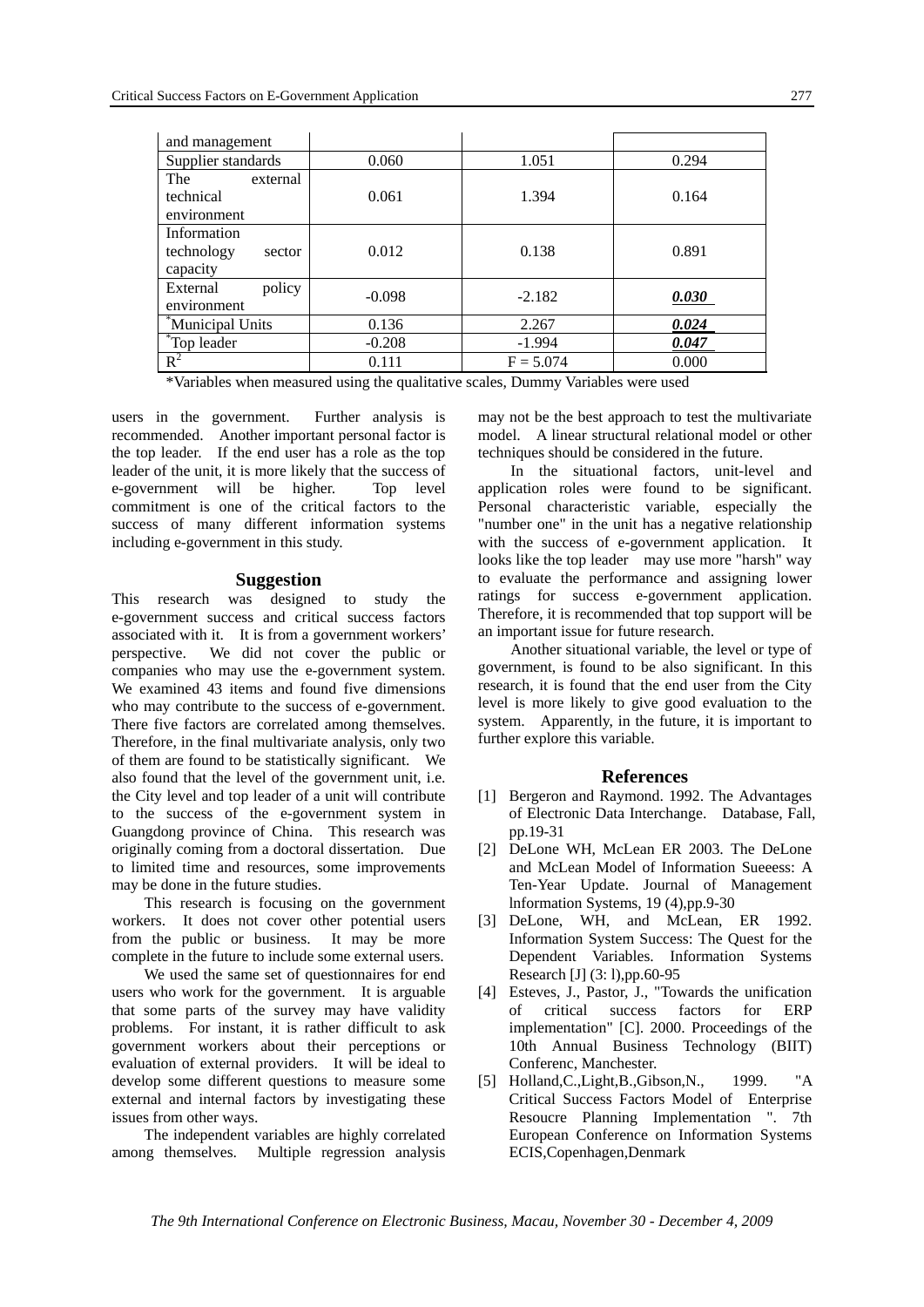- [6] Javenppa, SL, Ives, B. 1991. Executive Involvement and Participation in the Management of Information Technology. MIS Quarterly, 15-2, pp. 205-227.
- [7] McGrown, M. and Madey, G. 1998. The Influence of Organization Structure and Organizational Learning Factors on the Extent of EDI Implementation in US Firms. Information Resource Management Jounal, Vol. 11, No.3, pp.17-27
- [8] NuallyJ. 1978. Psychometric Theory. Second Edition. McGRAW-HILL<br>Raymond L 1985.
- [9] Raymond L 1985. Organizational Characteristics and MIS Success in the Context of Small Business. MIS Quarterly, 9 (l), pp.37-52
- [10] Reimers Kai. 2002. Implementing ERP Systems in China [C]. 35th Hawaii International Conference on System Seience.
- [11] Rockart J.F. 1979. Chief Executives Define their Own Data Needs [J]. Harvard Business Review,March-April, PP.81-93
- [12] Slevin D., Pinto J. 1957. Balanceing strategy and tactics in project implementation, 33-4.(1957)
- [13] 仲秋雁,閔慶飛,吳力文. 2004. 中國企業 ERP 實施關鍵成功因素的實證研究[J]. 中國軟科 學, 2004 年第 2 期
- [14] 宋皎.2003.試析當前我國電子政務發展制約因 素[J].科技進步與對策, 2003年 10月
- [15] 李懷祖.2007.管理研究方法論(第 2 版).西安: 西安交通大學出版社,pp.143-149
- [16] 汪玉凱, 張勇進.2007.業務流程再造理論在政 府管理中的應用—淺析政務流程再造[J].電子 政務, 2007(6)
- [17] 周宏仁等.2008.信息化論[M].北京:人民出版 社,pp.
- [18] 林瓊.2003.當前中國人內隱領導理論研究-來自深圳、廣州、杭州的調查,博士論文,暨 南大學, 企業管理
- [19] 張秀慧.2003. 企業引進 B2B 關鍵成功因素, 說是論文,臺灣大學,資訊工程學研究所
- [20] 郭琪.2008.政府資訊資源分享的障礙因素分析 與對策研究[J].特區經濟,2008 年 03 期
- [21] 閔慶飛. 2004. 中國企業 ERP 系統實施關鍵成 功因素的實證研究, 博士論文,大連理工大 學,技術經濟與管理
- [22] 馮耀明.2004.電子政務推進中的社會環境因素 分析[J].山西省委黨校學報,2004 年 6 月, Vol.27 No.3
- [23] 榮泰生.2002.企業研究方法.臺北:五南圖書出 版股份有限公司, pp.123-339
- [24] 劉泉寶.2001.網路資訊技術對政府工作的十大 影響[J].資訊化建設, 2001.12
- [25] 蔡立輝.2005.當代中國電子政務:反思與走向 [J].中山大學學報:社會科學版,2005 年第 3 期,第 45 卷
- [26] 蔡立輝.2007a.電子政務研究應堅持多學科取 向[J].資訊化建設,2007/11

#### **Appendices**

|                          |                                                            |            | $1401C + 111C + 114C + 116C + 116C + 116C + 116C + 116C + 116C + 116C + 116C + 116C + 116C + 116C + 116C + 116C + 116C + 116C + 116C + 116C + 116C + 116C + 116C + 116C + 116C + 116C + 116C + 116C + 116C + 116C + 116C + 116C + 116C + 116C + 116C + 116C + 116$ |  |  |  |  |
|--------------------------|------------------------------------------------------------|------------|--------------------------------------------------------------------------------------------------------------------------------------------------------------------------------------------------------------------------------------------------------------------|--|--|--|--|
|                          |                                                            | <b>X21</b> | Unit authorized by the Government is responsible for<br>e-government program                                                                                                                                                                                       |  |  |  |  |
|                          |                                                            |            |                                                                                                                                                                                                                                                                    |  |  |  |  |
|                          | End-users intention: Top                                   | <b>X22</b> | Sufficient funding is provided to ensure the implementation                                                                                                                                                                                                        |  |  |  |  |
|                          | Leader Focus                                               |            | of e-government program                                                                                                                                                                                                                                            |  |  |  |  |
|                          |                                                            | X23        | "Top leader" focuses on application, has provided adequate<br>funding and resources                                                                                                                                                                                |  |  |  |  |
| Internal<br>Organization |                                                            |            |                                                                                                                                                                                                                                                                    |  |  |  |  |
|                          |                                                            | X24        | Top leader attends e-government program himself                                                                                                                                                                                                                    |  |  |  |  |
|                          | End-users'<br>intention                                    | X25        | Units leaders attend e-government program theirselves                                                                                                                                                                                                              |  |  |  |  |
| Management               |                                                            | X26        | Staff uses actively                                                                                                                                                                                                                                                |  |  |  |  |
| <b>Factors</b>           |                                                            | X27        | Staff supports e-government program                                                                                                                                                                                                                                |  |  |  |  |
|                          |                                                            | <b>X28</b> | Staff works coordinating with each other                                                                                                                                                                                                                           |  |  |  |  |
|                          | <b>CIO</b><br>Resource                                     | X32        | CIO's administration and coordination ability                                                                                                                                                                                                                      |  |  |  |  |
|                          | Coordination ability                                       |            |                                                                                                                                                                                                                                                                    |  |  |  |  |
|                          | Information<br>Center's<br>Project<br>Manager's<br>Ability | X34        | Project manager's administrative operations and system<br>requirement analysis ability                                                                                                                                                                             |  |  |  |  |